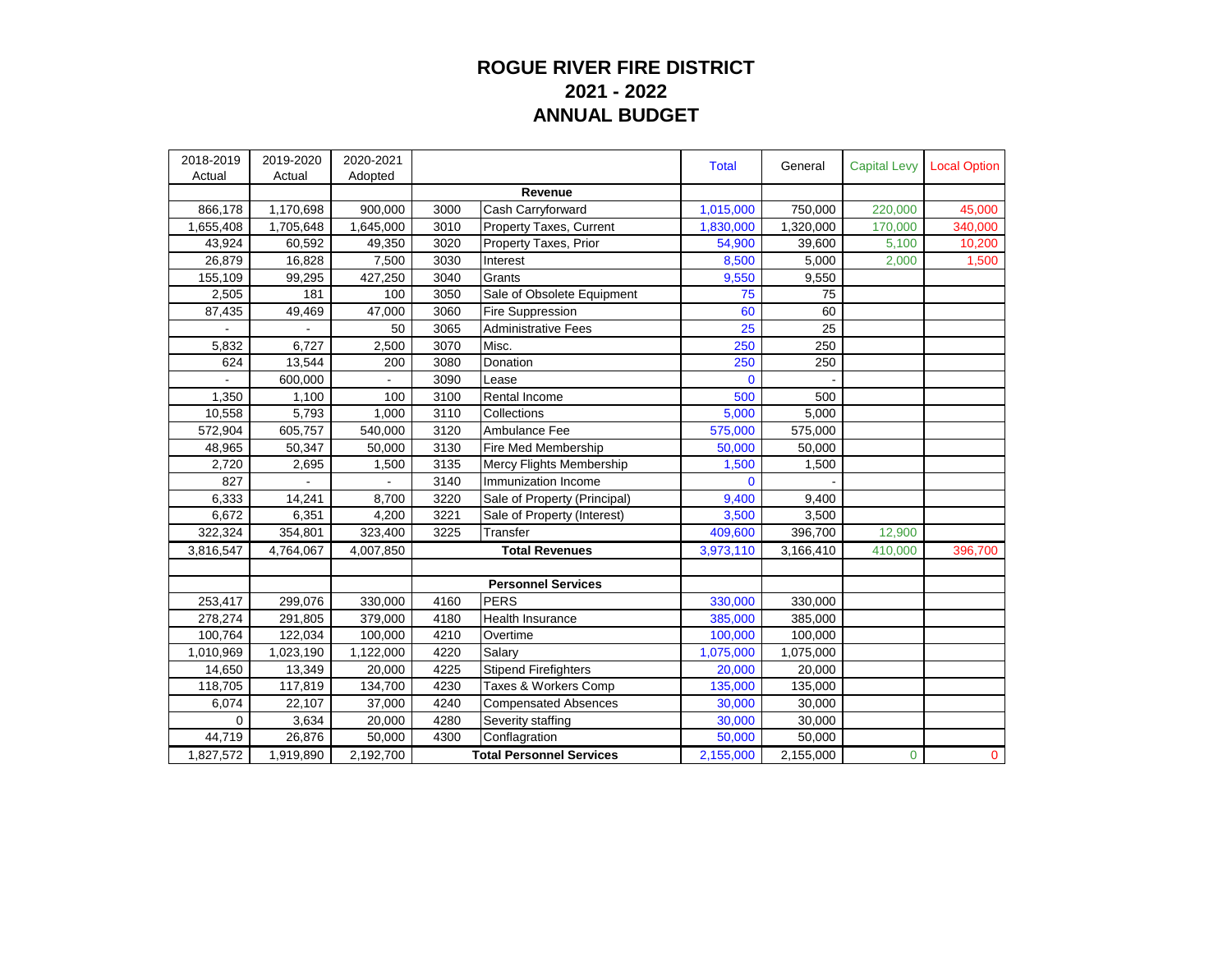## **ROGUE RIVER FIRE DISTRICT 2021 - 2022 ANNUAL BUDGET**

| 2018-2019<br>Actual | 2019-2020<br>Actual | 2020-2021<br>Adopted |                                       |                                  | <b>Total</b> | General | <b>Capital Levy</b> | <b>Local Option</b> |
|---------------------|---------------------|----------------------|---------------------------------------|----------------------------------|--------------|---------|---------------------|---------------------|
|                     |                     |                      |                                       | <b>Materials &amp; Services</b>  |              |         |                     |                     |
| 12,004              | 11,868              | 14,500               | 5010                                  | <b>Office Supplies</b>           | 14,199       | 14,199  |                     |                     |
| 1,545               | 635                 | 725                  | 5020                                  | Advertising                      | 1,250        | 1,250   |                     |                     |
| 24,248              | 18,286              | 18,640               | 5030                                  | Station Maintenance & Repair     | 29,500       | 29,500  |                     |                     |
| 20,385              | 22,144              | 24,750               | 5040                                  | Service Insurance                | 32,500       | 32,500  |                     |                     |
| 31,190              | 31,435              | 30,000               | 5050                                  | <b>Utilities</b>                 | 35,000       | 35,000  |                     |                     |
| 22,148              | 18,832              | 28,635               | 5060                                  | <b>Apparatus Fuel</b>            | 45,000       | 45,000  |                     |                     |
| 3,014               | 2,910               | 4,600                | 5070                                  | Dues & Membership                | 4,565        | 4,565   |                     |                     |
| 1.115               | 1.106               | 2.100                | 5080                                  | <b>Bank Fees</b>                 | 1,600        | 1.600   |                     |                     |
| 31,855              | 29,915              | 46,700               | 5090                                  | Apparatus Maintenance & Repair   | 52,850       | 52,850  |                     |                     |
| 37,768              | 35,987              | 43,500               | 5100                                  | <b>Medical Supplies</b>          | 44,000       | 44,000  |                     |                     |
| 214                 | 2.274               | 750                  | 5110                                  | Misc.                            | 2,000        | 2,000   |                     |                     |
| 984                 | 1,024               | 1.000                | 5130                                  | Civil Service Commission         | 1,500        | 1,500   |                     |                     |
| 7,112               | 3,559               | 7,800                | 5140                                  | Prevention                       | 10,000       | 10,000  |                     |                     |
| 34,986              | 29,355              | 45,700               | 5150                                  | Student/Sleeper                  | 40,000       | 40.000  |                     |                     |
| 43,414              | 67,677              | 87,150               | 5160                                  | <b>Contract Services</b>         | 100,000      | 100,000 |                     |                     |
| 0                   | 566                 | 1.000                | 5170                                  | Legal/Labor Negotiations         | 1,500        | 1,500   |                     |                     |
| 1,282               | $\Omega$            | 2,000                | 5180                                  | Elections                        | 1,000        | 1,000   |                     |                     |
| 25,708              | 21,854              | 38,400               | 5190                                  | Training, Travel, Lodging Exp    | 35,000       | 35,000  |                     |                     |
| 237                 | 223                 | 300                  | 5230                                  | <b>Operating Meeting Expense</b> | 1,000        | 1,000   |                     |                     |
| 14,677              | 11,886              | 7,350                | 5250                                  | <b>Uniforms</b>                  | 10,000       | 10,000  |                     |                     |
| 21,542              | 11,422              | 13,800               | 5270                                  | Station Equip Maint & Repair     | 25,000       | 25,000  |                     |                     |
| 6.849               | 8.329               | 14.200               | 5280                                  | Incentives                       | 17,500       | 17,500  |                     |                     |
| 30,953              | 17,352              | 48,300               | 5310                                  | Apparatus Equipment & Supplies   | 52,500       | 52,500  |                     |                     |
| 3,580               | 4.359               | 19,500               | 5320                                  | Health & Safety                  | 16,000       | 16,000  |                     |                     |
| 66,439              | 68,432              | 70,000               | 5330                                  | <b>Communications Contracts</b>  | 75,000       | 75,000  |                     |                     |
| 13,705              | 23,818              | 22,009               | 5340                                  | <b>Protective Clothing</b>       | 22,000       | 22,000  |                     |                     |
| 456,954             | 445,248             | 593,409              | <b>Total Materials &amp; Services</b> |                                  | 670,464      | 670,464 | $\mathbf 0$         | $\mathbf 0$         |